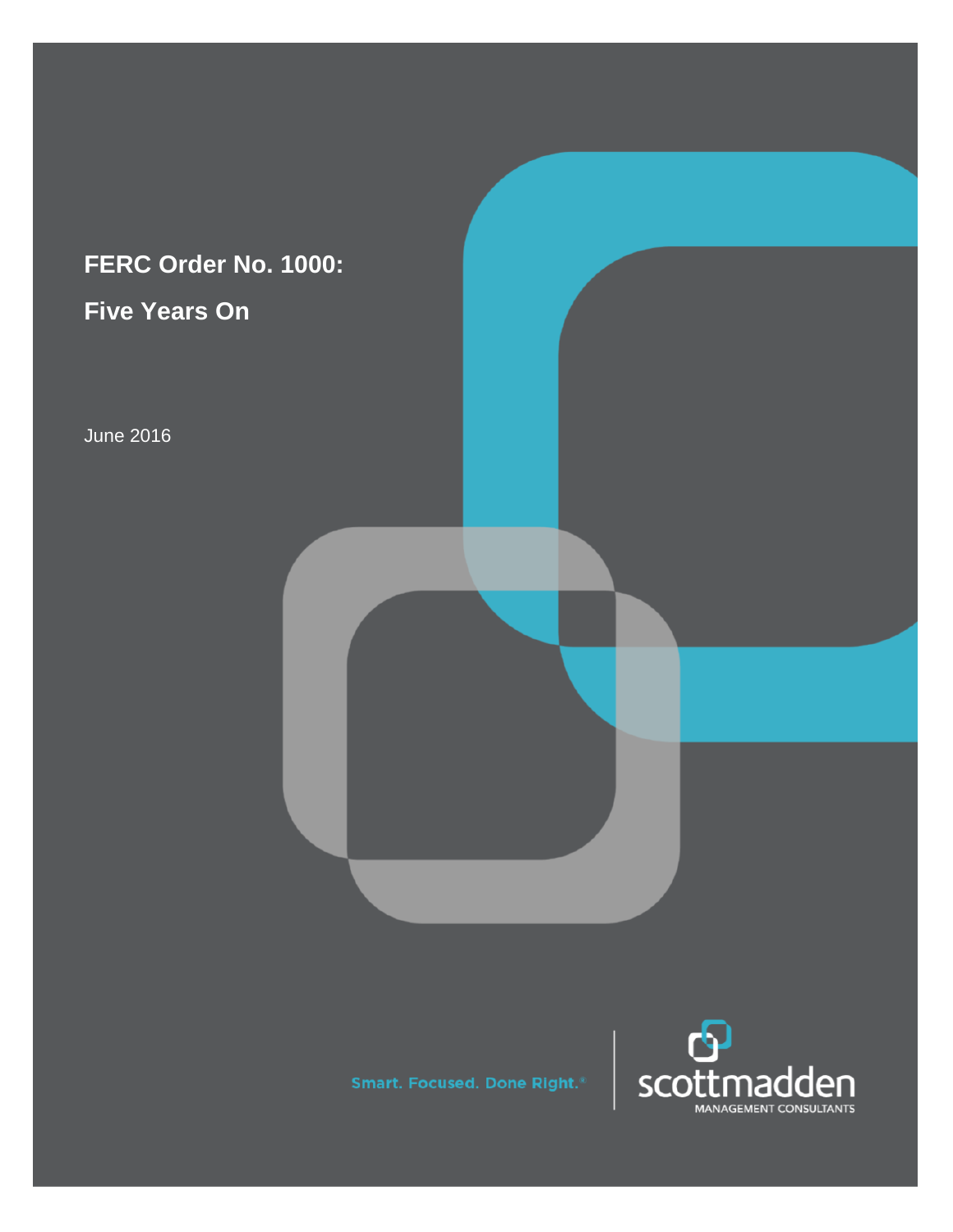

On July 21, 2011, the Federal Energy Regulatory Commission (FERC) issued Order No. 1000, its final rule on transmission planning and cost allocation by transmission owning and operating public utilities. Many elements of this rule were contentious and challenged in court by a number of parties. In August 2014, the U.S. Court of Appeals for the District of Columbia Circuit unanimously denied all appeals on the matter resolving any uncertainty about its legality. Transmission planning regions generally went through several iterations to reach final approval from FERC on their compliance filings for Order No. 1000 and are at various stages of implementing their processes.

The effectiveness of these processes will be tested in coming years, as the U.S. power system undergoes transformational changes driven primarily by changes in the generation resource mix toward renewables and natural gas and potential implementation of the Clean Power Plan. Given the long development times for building new transmission, highly coordinated and effective transmission planning and construction

will be critical to meeting future transmission needs in a timely and cost-effective manner.

With that in mind and as the industry approaches the fiveyear anniversary of the issuance of Order No. 1000, timing is appropriate to (1) revisit the original objectives of Order No. 1000 and (2) assess to what extent they have been achieved.

**FERC Order No. 1000 Objectives**

In Order No. 1000, FERC adopted sweeping changes to the transmission planning and cost-allocation rules established by Order No. 890. As noted by FERC, the key driver in issuing this set of rules is reliable transmission service at just and reasonable rates, consistent with Section 205 of the Federal Power Act. The final rule, along with statements from each of the FERC commissioners issued in conjunction with its release, established that the objectives of Order No. 1000 are to:

*According to TransmissionHub, \$15.7 billion in transmission projects came online in 2015. None of this investment was the result of a competitive process.*

- Ensure that transmission planning processes at the regional level consider and evaluate, on a non-discriminatory basis, possible transmission alternatives and produce a transmission plan that can meet transmission needs more efficiently and cost effectively
- Ensure that the costs of transmission solutions chosen to meet regional transmission needs are allocated fairly to those who receive benefits from them
- Address interregional coordination and cost allocation to achieve the same objectives with respect to possible transmission solutions that may be located in neighboring transmission planning regions



1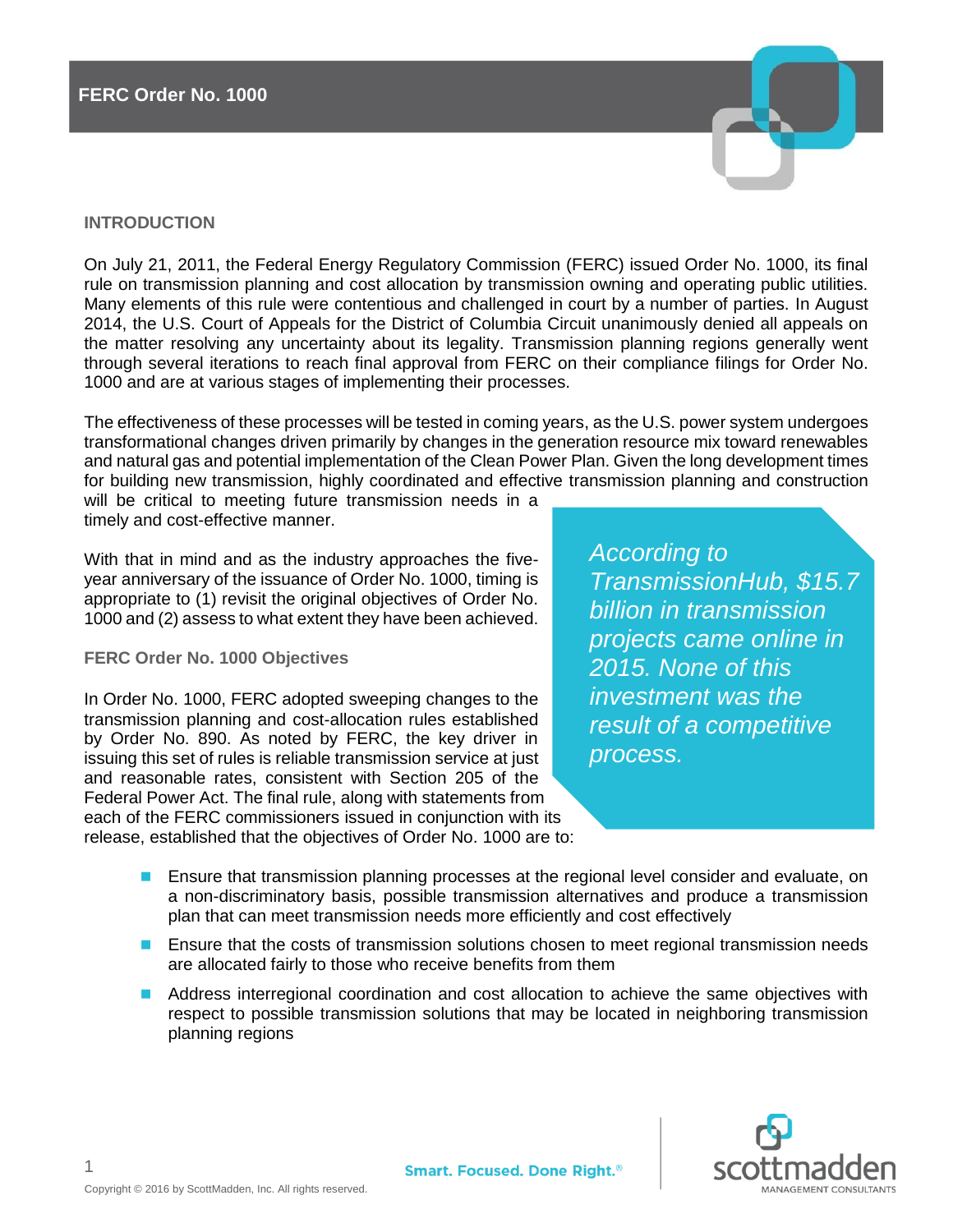To accomplish these objectives, FERC set forth four major components in Order No. 1000 applying to new transmission facilities:

- Regional transmission planning requirements
- Interregional transmission planning requirements
- Transmission cost-allocation principles (regional and interregional)
- Elimination of the federal right of first refusal (ROFR) for facilities subject to regional cost allocation



# **North American RTOs / ISOs**

# **FERC ORDER NO. 1000 – ASSESSMENT OF OBJECTIVES**

# **Objective 1 – Cost Effective and Efficient**

The first objective of FERC Order No. 1000 is the establishment of processes that produce a transmission plan that can meet transmission needs more efficiently and cost effectively. The elimination of the ROFR was viewed as critical to opening up transmission planning to competitive processes. By doing so, FERC and many in the industry believed that introducing competition would lead to lower transmission costs and more innovative solutions.

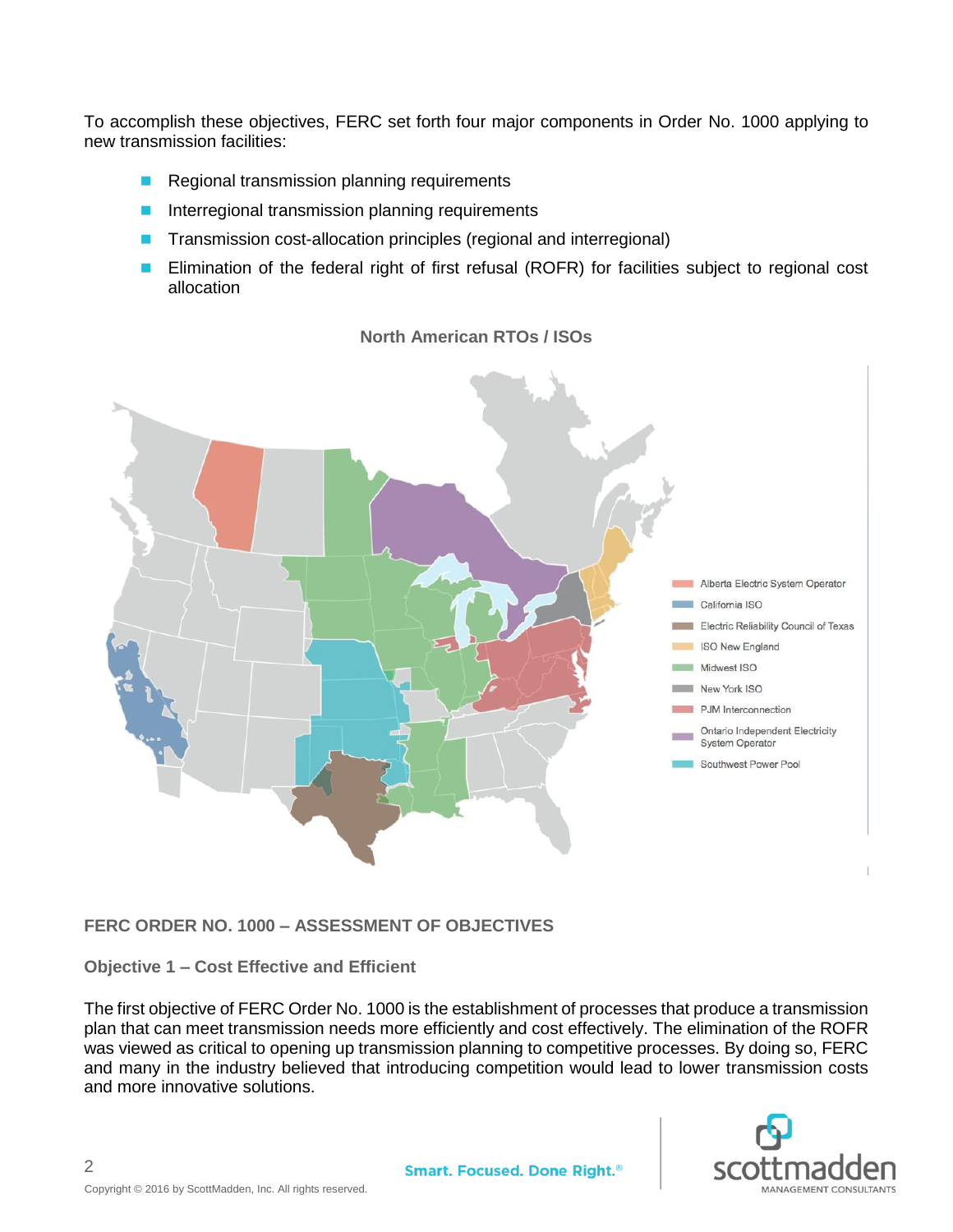With no transmission projects yet built and operating as the result of competitive processes, it will take time to assess the actual cost effectiveness of these processes. Still, as we near the five-year anniversary of the issuance of the order, it is useful to assess whether the industry has achieved competitive processes as originally intended. While opinions vary by stakeholder and region, we believe the answer to this question is a resounding "no."

This is not to say that there have not been any indications of progress toward achieving competitive processes. Non-incumbents have been involved in competitive solicitations, even winning several, as noted in a March 2016 FERC report on transmission metrics. In addition, low-cost project bids particularly those including cost containment mechanisms up to and including cost caps in some cases have been successful in some competitive solicitations completed to date. This would seem to suggest that projects are becoming more cost effective; however, the projects have not yet been completed, so the final costs are not yet known.

Unfortunately, these positive developments are overshadowed by ongoing issues with the competitive processes. Noteworthy among these are the limited number of competitive opportunities, process inefficiencies, and a lack of transparency in evaluation and selection.

■ Limited number of competitive opportunities: There have been a limited number of competitive transmission solicitations to date: two in NYISO, one each in MISO and SPP, and none in ISO-NE. While PJM and CAISO have had eight and 10 solicitations, respectively, the last two CAISO planning cycles (2014–2015 and 2015–2016) had no competitive solicitations. NextEra Energy Transmission estimated in fall 2015, that roughly 5% of transmission spend had been done under competitive solicitations in the previous several years across the United States.



**Process inefficiencies:** While some transmission planning regions are behind others in terms of implementing competitive processes, some issues have already emerged. The Artificial Island project in PJM is perhaps the most notable example with challenges to the selection continuing even after the final project selection and approval by the board. PJM and other regions have already begun to apply lessons learned from this and other early

competitive solicitations, yet challenges persist in and across regions as implementation continues. The result is continued hearings and litigation that is not only inefficient but results in increased proposal costs (up to \$500,000 in some cases) and time for the project bidders. These issues also put at risk the timely selection, development, and operation of the transmission project.

**Lack of transparency:** Incumbent utilities and independent transmission developers both have expressed frustration with a perceived lack of transparency in competitive processes. CAISO provides a selection report and lists the deciding factor(s) yet provides little, if any, additional information behind those factors. Cost is a deciding factor in many of the selections; however, no informatin is provided to compare costs across different proposals. PJM makes publically available the submitted proposals and reports cost and other key details, yet for many decisions provides limited information about why specific proposals were selected. It should be noted that transparency is more difficult in PJM than other regions. The solutionsfocused nature of the PJM solicitation process leads to a wide range of project proposals, requiring more flexibility and engineering judgment in the evaluation and selection process.



3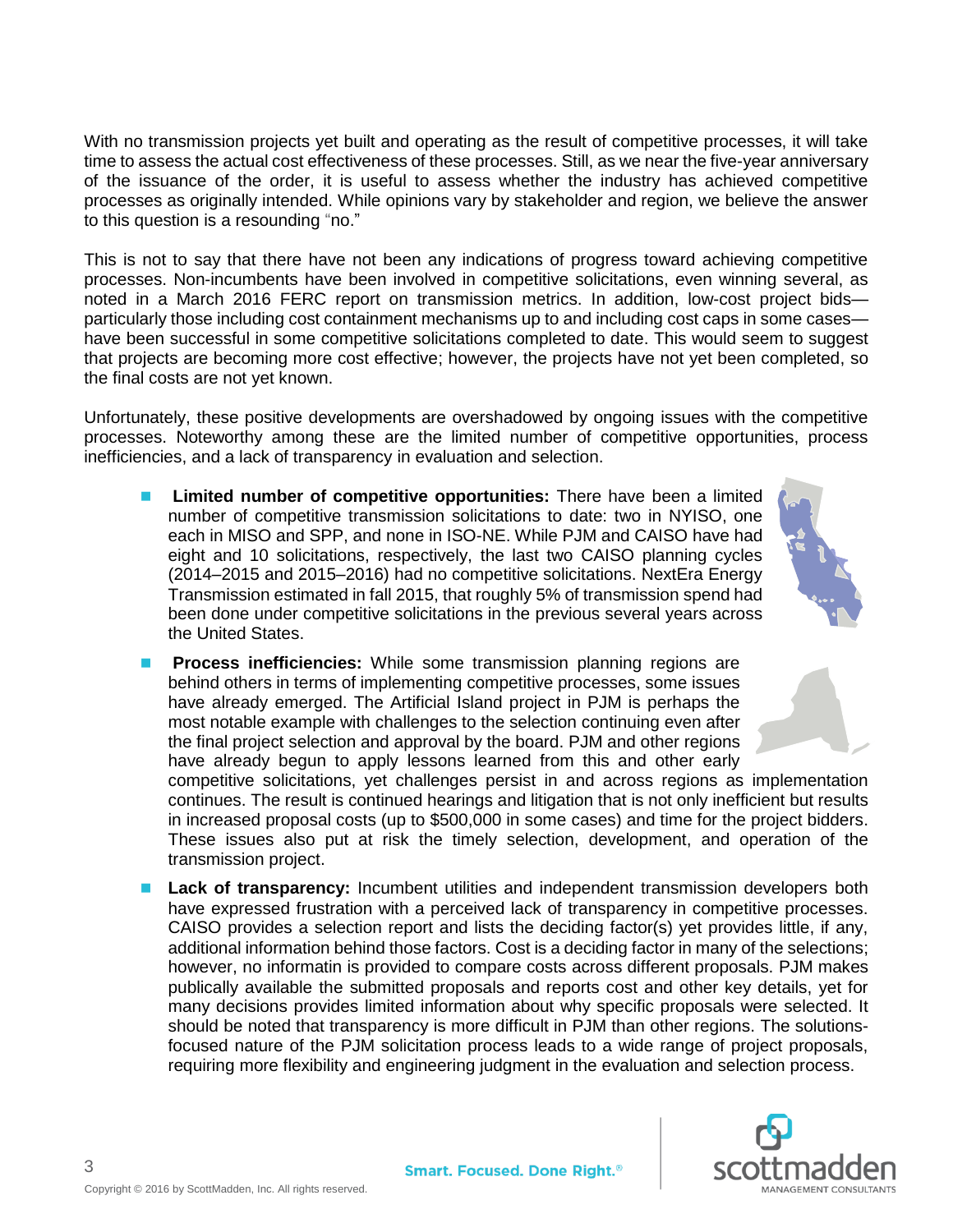Regulators in these and other regions have acknowledged the challenges of Order No. 1000 and the need to improve transparency to meet stakeholder expectations. Early indications are that SPP has applied lessons learned from other regions based on the level of transparency provided in the recommendation report for its first competitive solicitation.

These issues raise several questions regarding whether Order No. 1000 has resulted in competitive processes across the ISOs and RTOs that can facilitate the building of transmission efficiently and cost effectively, namely:

- **Is there a level playing field?** There are inherent challenges in creating a level playing field between incumbent utilities and non-incumbent competitors. Utilities with service territories can plan their systems and recover these costs as part of their cost of service, while nonincumbents do not have this mechanism available. Incumbents have additional inherent advantages for competitive processes in some cases, including existing rights of way, established relationships with regulators, and economies of scale for operations and maintenance of transmission assets. These factors will continue to limit the effectiveness of competitive processes even when issues related to process and transparency have been addressed.
- Are there quality risks when cost is a primary selection criterion? Low cost and cost containment have emerged as key selection criteria in the competitive solicitations completed to date. On the surface, this may suggest a trend toward cost effectiveness in planning and construction; however, a deeper look is warranted to assess the true cost to customers over the lifecycle of these assets.

First, we note that not all cost caps are created equal, as some are based only on engineering and construction costs, while others may include other lifecycle costs, such as operations and maintenance. There is also uncertainty across the industry regarding whether cost caps included in competitive proposals will be considered legally binding. In addition, the projects for which these caps have been proposed have not yet been completed, so it is not clear whether the developers will actually meet the cost cap or if they are incurring costs that will not be recoverable.

Second, as developers bid low costs (often with cost caps), there is the possibility of a "race to the bottom" in terms of quality. If developers are incented strictly to bring in low-cost bids (and in turn sacrifice quality of materials and labor), there may be long-term implications for grid reliability. This question becomes even more critical in light of the threshold requirements to become a qualified bidder in some regions.

Finally, we note the wide variance in proposed costs observed in regions where cost information is provided. This includes the first competitive solicitation in SPP, where 11 proposals were submitted with engineering and construction costs ranging from \$7.4 million to \$17.1 million. With such wide variation in cost estimates, it is critical for transmission planning regions to consider total lifecycle cost and quality standards in the evaluation and selection of competitive projects.

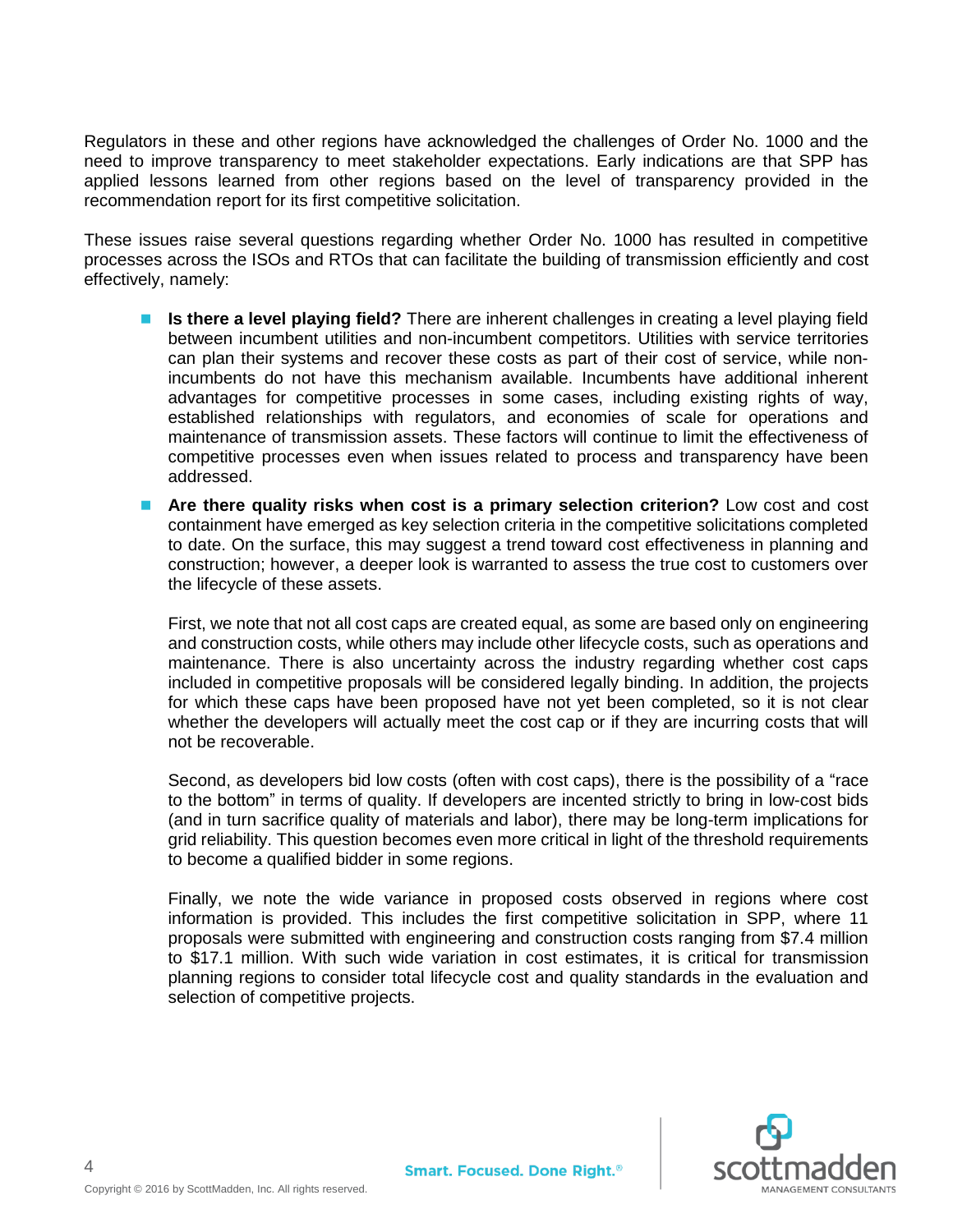■ If non-incumbents win a substantial number of projects **across different regions, would Order No. 1000 create additional complexity in operating and maintaining the grid?** Though ERCOT is not subject to FERC jurisdiction, it is useful to look at its experience as a more mature market for competitive transmission. The Texas Competitive Renewable Energy Zone process awarded new transmission projects to 10 different developers, including three nonincumbents. This resulted in three new transmission control centers, one for each non-incumbent to develop the necessary infrastructure to support transmission operations. As the competitive processes mature in other regions, is it



the right long-term answer for the grid to have multiple operators in one area? It is not yet clear whether the potentially more complex operations and maintenance of the grid will be justified based on the benefits of a competitive process to build, own, and operate transmission assets.

**Objective 2 – Cost Allocation Roughly Commensurate with Benefits**

The second objective of Order No. 1000 focused on ensuring that the costs of transmission solutions chosen to meet regional transmission needs are allocated fairly to those who receive benefits from them. The principle behind this objective is the concept that cost allocation should be roughly commensurate with benefits, stemming in part from a 2009 court decision in *Illinois Commerce Commission vs. FERC.*

The trouble is that FERC did not define "benefits" in Order No. 1000, instead leaving each transmission planning region to define benefits to serve as a basis for developing a cost-allocation methodology, ultimately reviewed and approved by FERC. In addition, the beneficiaries of system enhancements may change over time based on the evolution of the use of the grid (and different generation sources), creating additional complexity in cost allocation. Not surprisingly, this has led to divergent definitions of benefits across regions, with CAISO socializing the cost of all competitive transmission, while PJM has specific methods to quantify and allocate benefits of different types of projects. Each region has established thresholds for cost allocation (and competition) based on its view of how costs and benefits accrue to various stakeholders.

While cost allocation has certainly improved with Order No. 1000, issues persist. Two examples follow:

- **Alignment of costs and benefits:** MISO identifies and allocates cost to beneficiaries according to a basket of projects rather than individual projects. The cost for the basket of projects is allocated to states within MISO based on their share of overall MISO load. The issue arises for states such as Michigan, with a 10% renewable portfolio standard based entirely on Michigan-based assets, and Indiana, which has no renewable portfolio standard. Michigan pays approximately 20% of the overall cost of a basket of projects based on having 20% of overall load, but they may effectively be paying for transmission projects to integrate renewables in other states from which Michigan receives no public policy benefit.
- **Socialization of costs:** The Tehachapi Renewable Transmission Project is a competitive transmission project awarded by CAISO and currently under construction by Southern California Edison. The town of Chino Hills raised objections to the building of overhead transmission in their area as part of this project after poles had already been installed. A legal battle ensued, resulting in existing towers being removed and transmission assets in this area

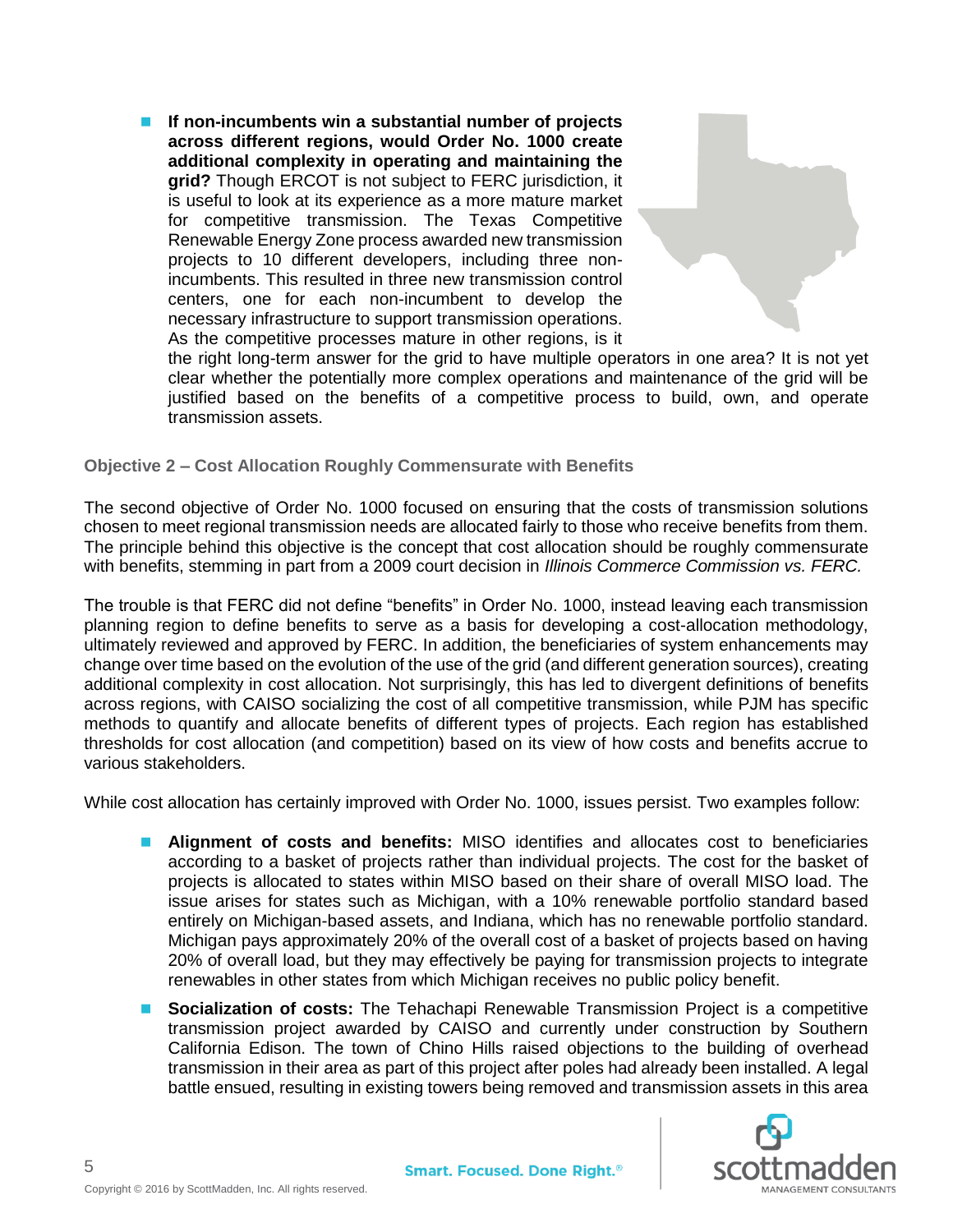constructed underground, but the incremental cost of doing so was still socialized to all customers in the planning region.

It is worth noting that a similar problem related to the socialization of costs arose when Northeast Utilities constructed the Bethel Norwalk line in Connecticut, completed in 2006. Several towns requested undergrounding of portions of the line, which increased the total cost of the project, which was ultimately socialized across the footprint. While Order No. 1000 has begun to clarify the rules for transmission planning and cost allocation, some aspects of cost allocation will likely continue to frustrate stakeholders.

**Objective 3 – Interregional Planning**

When compared to implementation of the regional planning processes under Order No. 1000, interregional planning processes are in their infancy. The general view across the industry is that interregional planning processes are at best, stalled, and at worst, ineffective in identifying valuable projects. Some of this can be attributed to the level of effort that has been required of planners to implement transmission planning and cost allocation within their own regions, leaving limited time to focus on addressing issues with interregional processes.

Several of the issues that have limited the effectiveness of interregional planning include:

- Voltage level or project size restrictions: Some interregional planning processes exclude upgrades below a specific project size or voltage level threshold, resulting in some beneficial projects not being considered. For instance, the MISO and SPP interregional planning process does not include projects under 345kV. MISO recently noted that of the 300 current interconnections between these two RTOs, only 12 are at or above 345kV.
- **Project type restrictions:** Interregional planning processes allow only for the evaluation of projects that address an identical need in both regions. For example, an interregional project meeting a reliability need in MISO but not meeting a reliability need in PJM cannot be considered, even if providing some other benefit (e.g., public policy, market effectiveness) in PJM.



**Multiple benefit-to-cost ratios:** As highlighted at a 2016 MISO stakeholder meeting, in some interregional planning processes, projects face a "triple hurdle" in that they have to meet an interregional benefit-to-cost ratio and meet internal benefit-to-cost standards of each of the two regions involved.

FERC itself has recognized the challenges and inefficiencies in interregional transmission planning and cost allocation. In May 2015, FERC Commissioner Philip Moeller noted, "In retrospect, I wish we had beefed up this interregional planning Order 1000. There are so many benefits to interregional transmission, but they are so hard to identify and to figure out how to get them built and how to get the cost allocation. But it's where there are a lot of inefficiencies and I certainly hope this works." He added, "If it doesn't, the Commission may have to revisit it in a few years." (*1016th Commission Meeting*, FERC Transcript, May 14, 2015)

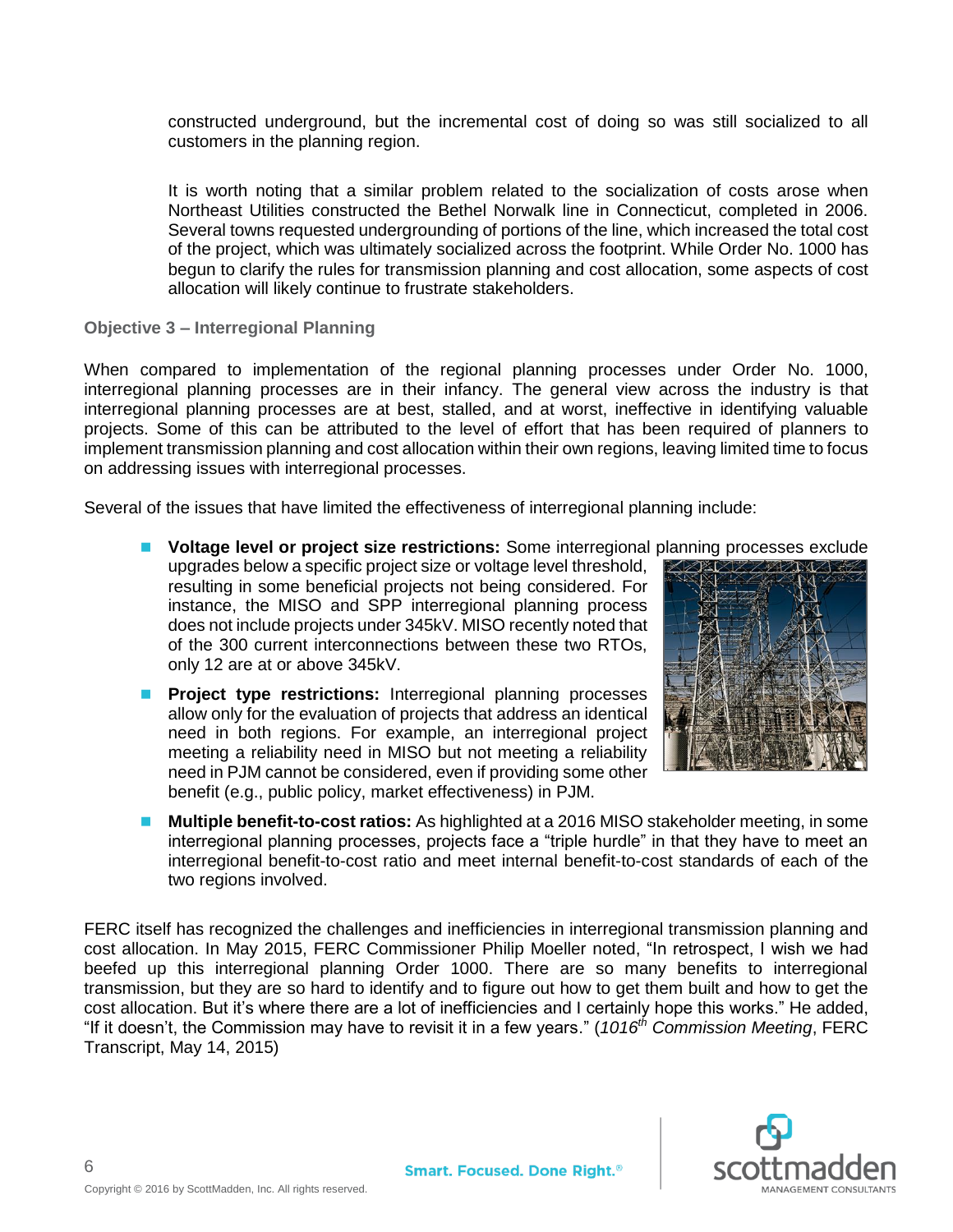We expect interregional planning to receive more scrutiny in the coming years. Whether or not the planning regions can coordinate to improve the processes on their own, or if FERC will need to take further action to spur additional investment in interregional projects, remains to be seen.

#### **The Path Forward**

The industry is still in the early stages of Order No. 1000 implementation, and it will take some time before definitive judgments can be made about its effectiveness in meeting FERC's stated objectives. That said, nearly five years have passed since the issuance of the order and significant challenges remain.

*"There are so many benefits to interregional transmission, but they are so hard to identify and to figure out how to get them built…"*

> *~Philip Moeller, FERC Commissioner*

Very few stakeholders, on any side of the issues, argue that Order No. 1000 is an unqualified success in achieving its objectives. Ongoing issues within the industry regarding its implementation suggest that improvements are still needed and that competitive markets need to continue to evolve. To that end, several transmission planning regions are in the process of completing their initial competitive solicitations, and the results of these processes will be closely observed.

In particular, we note that SPP recently completed its first competitive solicitation, announcing the winning and alternate proposals in April 2016. Results of the first competitive process in MISO, and first two in NYISO, are likely to be announced later in the year. With competitive solicitation processes completed in these three planning regions, additional lessons learned may serve to enhance the competitive processes across the industry.

FERC has announced that it will be hosting a commissioner-led technical conference in June 2016. This event will focus on issues related to competitive transmission development processes, including but not limited to the use of cost containment provisions, the relationship of competitive transmission development to transmission incentives, and other ratemaking issues. Ideally this will lead to changes in the implementation of Order No. 1000, addressing some of the issues seen to date.

Given the confluence of technology, policy, regulatory, and market changes in the U.S. electricity sector and the long development time for transmission projects, time is of the essence to resolve the remaining issues in transmission planning, cost allocation, siting, and construction. It is critical to revisit the aspects of Order No. 1000 that have not met the intended goals in order to ensure the United States has the transmission infrastructure needed to meet the energy needs of the next 50 years.

# **ABOUT SCOTTMADDEN'S GRID TRANSFORMATION PRACTICE**

For more than 30 years, ScottMadden has worked in every function of transmission and distribution from planning to operations to asset management. ScottMadden has helped companies—from transmission start-ups through well-established, integrated utilities—to achieve excellence in operations and maintenance and to leverage these strengths in the evolving environment.

The Grid Transformation practice focuses on helping clients adapt to the myriad changes driven by the increasing penetration of distributed energy resources, such as distributed generation, storage, demand

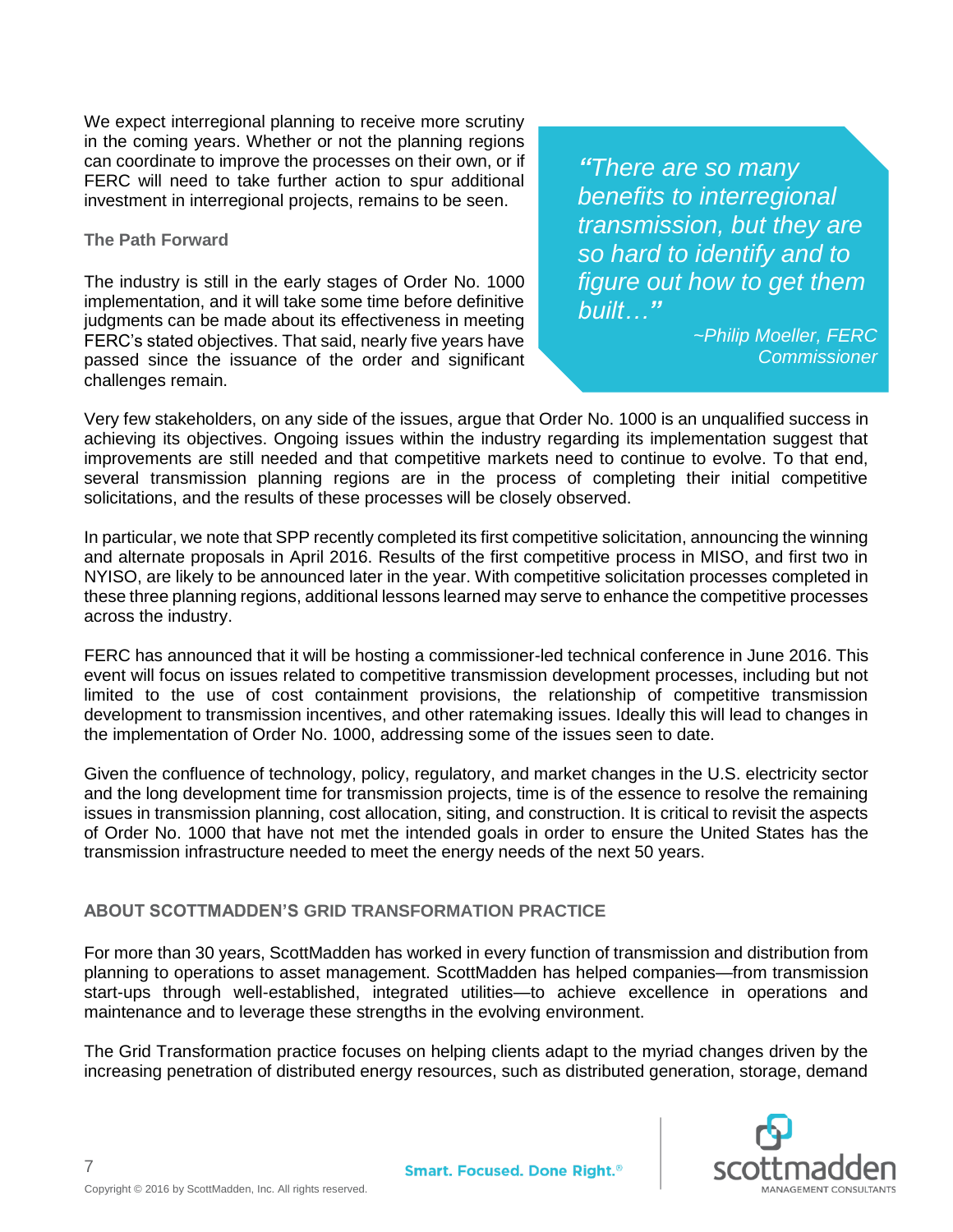response, and microgrids. We help our clients choose the path that meets their reliability, customer, and regulatory goals, and then we help them implement it.

# **ABOUT THE AUTHORS**

Cristin Lyons [\(cmlyons@scottmadden.com\)](mailto:cmlyons@scottmadden.com) is a partner and leads the firm's Grid Transformation practice and Brian Messick [\(brianmessick@scottmadden.com\)](mailto:brianmessick@scottmadden.com) is a manager.